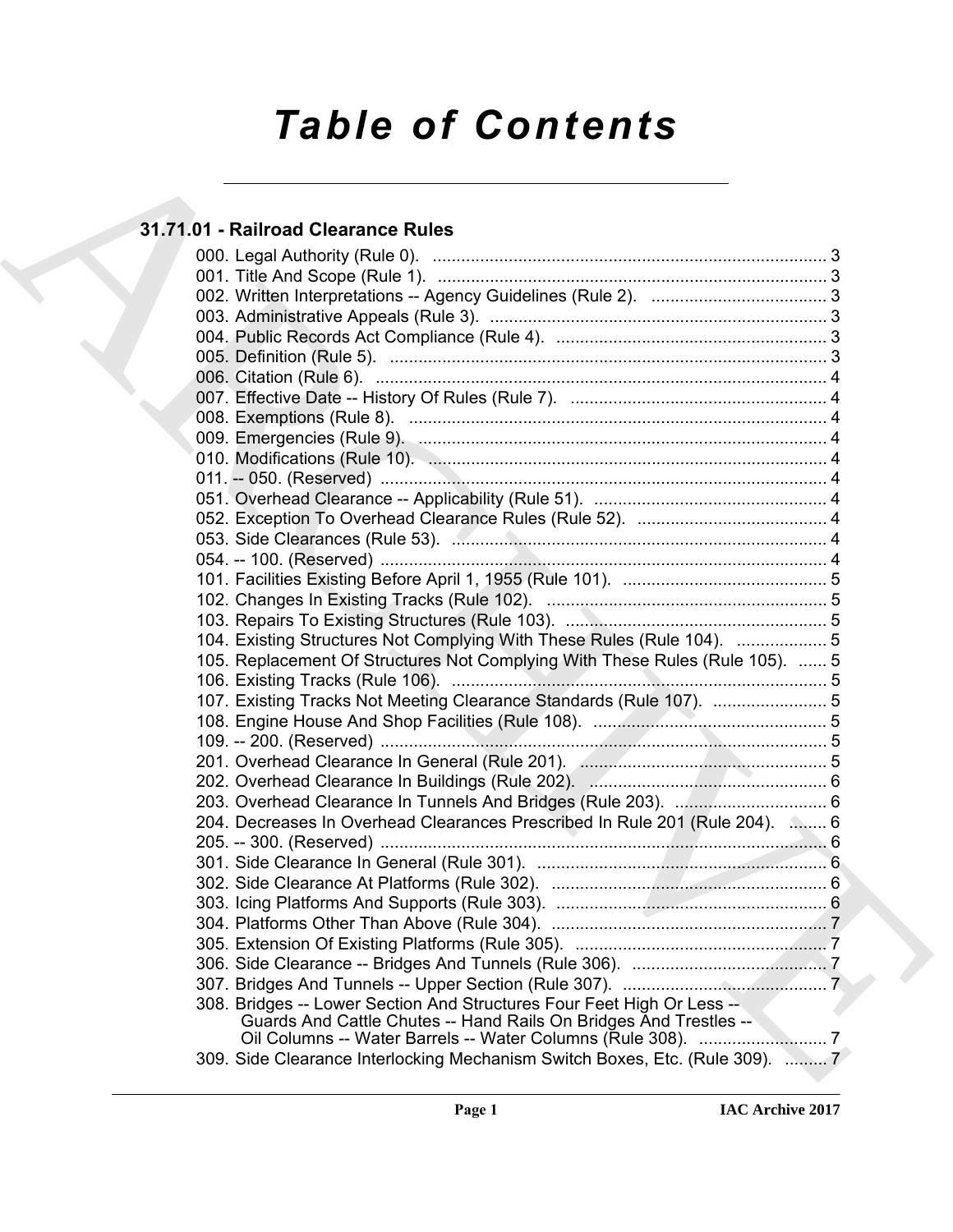| 310. Side Clearance -- Mail Cranes And Train Order Stands                                                                                   |  |
|---------------------------------------------------------------------------------------------------------------------------------------------|--|
| 311. Side Clearance -- Poles Supporting Trolley Contact (Rule 311). 7                                                                       |  |
| 312. Side Clearance -- Poles Other Than Trolley Poles (Rule 312). 7                                                                         |  |
| 313. Side Clearance Signals And Switch Stands Three Feet High                                                                               |  |
| 314. Side Clearance -- Signals And Switch Stands Other Than Above (Rule 314). . 8                                                           |  |
| 316. Side Clearances -- Material Or Merchandise Adjacent To Tracks (Rule 316). . 8                                                          |  |
|                                                                                                                                             |  |
| 402. Track Clearances -- Main And Subsidiary Tracks (Rule 402).  8                                                                          |  |
| 403. Track Clearances -- Parallel Team, House Or Industry Tracks (Rule 403).  8                                                             |  |
| 404. Track Clearances -- Parallel Ladder Or Ladder And Other Track (Rule 404).  8                                                           |  |
|                                                                                                                                             |  |
|                                                                                                                                             |  |
|                                                                                                                                             |  |
| 501. Cars Exceeding Fifteen Feet Six Inches In Height (Rule 501).  8                                                                        |  |
|                                                                                                                                             |  |
|                                                                                                                                             |  |
| 601. Cars Containing Lading In Excess Of Fifteen Feet Six Inches High<br>And/Or Five Feet Five Inches From Centerline Of Car (Rule 601).  9 |  |
| 602. Cars Containing Lading Which Extends Laterally In Excess Of                                                                            |  |
| 603. Movement And Notice Of Excess Height And/Or Excess Width Cars                                                                          |  |
| 604. Written Notice Of Excess Height Or Excess Width Rule 604).  10                                                                         |  |
|                                                                                                                                             |  |
| 606. Loads Which Cannot Be Passed Over By Employees (Rule 606).  10                                                                         |  |
|                                                                                                                                             |  |
|                                                                                                                                             |  |
|                                                                                                                                             |  |
|                                                                                                                                             |  |
|                                                                                                                                             |  |
|                                                                                                                                             |  |
|                                                                                                                                             |  |
|                                                                                                                                             |  |
|                                                                                                                                             |  |
|                                                                                                                                             |  |
|                                                                                                                                             |  |
|                                                                                                                                             |  |
|                                                                                                                                             |  |
|                                                                                                                                             |  |
|                                                                                                                                             |  |
|                                                                                                                                             |  |
|                                                                                                                                             |  |
|                                                                                                                                             |  |
|                                                                                                                                             |  |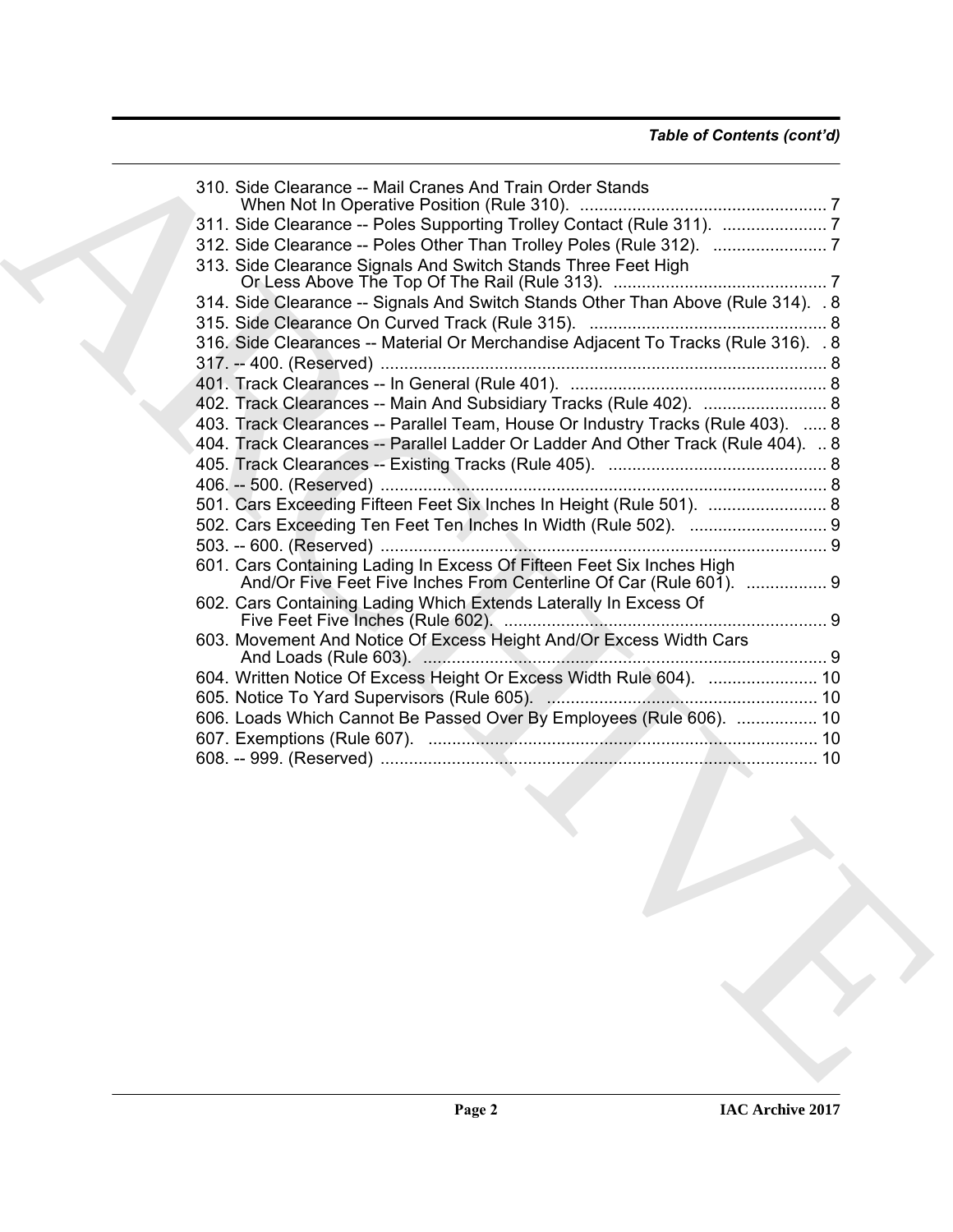# **IDAPA 31 TITLE 71 CHAPTER 01**

# **31.71.01 - RAILROAD CLEARANCE RULES**

# <span id="page-2-1"></span><span id="page-2-0"></span>**000. LEGAL AUTHORITY (RULE 0).**

These rules are adopted under the general authority of the Idaho Public Utilities Law, Chapters 1-7, Title 61, Idaho Code, Chapter 3, Title 62, Idaho Code, and Chapter 12, Title 62, Idaho Code, and specific authority of Sections 61- 110, 61-111, 61-129, 61-302, 61-501, 61-507, 61-510, 61-512, 61-512, 61-515, 61-517, 62-301 through 62-308, and 62-1201 through 62-1207, Idaho Code.

# <span id="page-2-2"></span>**001. TITLE AND SCOPE (RULE 1).**

The title of these rules is "Railroad Clearance Rules." The scope of these rules is that they determine railroad clearance standards for all railroad track located in Idaho. (7-1-93) clearance standards for all railroad track located in Idaho.

# <span id="page-2-3"></span>**002. WRITTEN INTERPRETATIONS -- AGENCY GUIDELINES (RULE 2).**

**CHAPTER 01**<br> **CHAPTER 01**<br> **CHAPTER 01**<br> **CHAPTER 01**<br> **CHAPTER 01**<br> **CHAPTER CHAPTER CHAPTER CHAPTER CHAPTER CHAPTER CHAPTER CHAPTER CHAPTER CHAPTER CHAPTER CHAPTER CHAPTER CHAPTER CHAPTER CHAPTER CHAPTER CHAPTER CHAPTE** For rulemakings conducted before July 1, 1993, written interpretations to these rules in the form of explanatory comments accompanying the order of proposed rulemaking and review of comments submitted in the order adopting these rules are maintained in the files of the Secretary of the Idaho Public Utilities Commission and are available from the office of the Commission Secretary. The Commission Secretary may be contacted in writing at the Idaho Public Utilities Commission, PO Box 83720, Boise, Idaho 83720-0074, or may be reached by telephone at (208) 334- 0300. For rulemakings conducted after July 1, 1993, written interpretations to these rules in the form of explanatory comments accompanying the notice of proposed rulemaking that originally proposed the rules and review of comments submitted in the rulemaking decision adopting these rules are published in the issues of the Idaho Administrative Bulletin proposing or adopting the rules. (7-1-93) Administrative Bulletin proposing or adopting the rules.

# <span id="page-2-4"></span>**003. ADMINISTRATIVE APPEALS (RULE 3).**

There are no administrative appeals under these rules. All requests for exemptions or waivers should be submitted directly to the Commission in accordance with the Commission's Rules of Procedure, IDAPA 31.01.01.000 et seq.

 $(7-1-93)$ 

# <span id="page-2-5"></span>**004. PUBLIC RECORDS ACT COMPLIANCE (RULE 4).**

All requests for waivers of these rules are public records subject to inspection, examination and copying under the Public Records Act. All informal complaints concerning compliance with these rules are investigatory records exempt from disclosure under the Public Records Act. All formal complaints concerning compliance with these rules are public records subject to inspection, examination and copying under the Public Records Act. (7-1-93)

# <span id="page-2-7"></span><span id="page-2-6"></span>**005. DEFINITION (RULE 5).**

<span id="page-2-8"></span>**01. Height of a Freight Car**. "Height of a freight car" is the distance between the top of rail and the highest point of the car. (7-1-93)

<span id="page-2-9"></span>**02. Icing Platform**. "Icing platform" includes structures used in performing the service of icing, cooling, heating, ventilating and servicing of cars used in the handling of commodities requiring these services.

 $(7-1-93)$ 

<span id="page-2-10"></span>**03. Overhead Clearance**. "Overhead clearance" is that distance measured along a line which is perpendicular to and joins a horizontal plane passing through the top of the highest rail and the lowest point of the structure of obstruction overhead. (7-1-93) structure of obstruction overhead.

<span id="page-2-11"></span>**04.** Side Clearance. "Side clearance" is the shortest distance from centerline of track to a structure or on at the side of the track. obstruction at the side of the track.

**05. Track Clearance**. "Track clearance" is the shortest horizontal distance between the centerlines of tracks. (7-1-93) adjacent tracks.

<span id="page-2-13"></span><span id="page-2-12"></span>**06. Width of a Freight Car**. "Width of a freight car" is twice the distance from the center line of the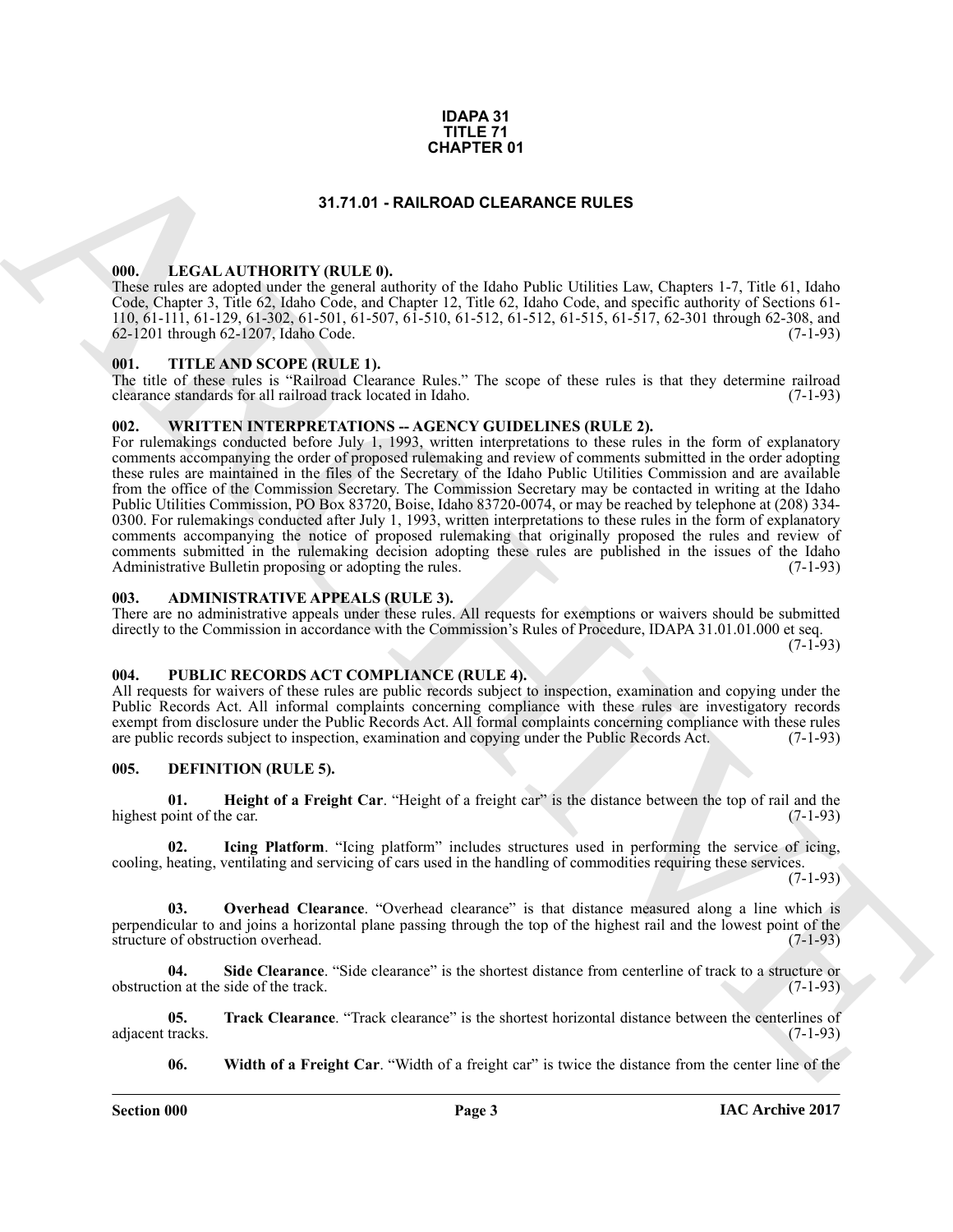Overhead impairments will be granted without application or a hearing upon consent of the operating railroad, provided that the National Electric Safety Code, as adopted by this Commission at the time in question, is not violated. Overhead impairments created by the railroad, not violating the National Electrical Safety Code, as adopted by this Commission at the time in question, will not require a variance from this Commission. Notice of the impairment and condition must be given to the Commission by letter. (7-1-93)

# <span id="page-3-15"></span><span id="page-3-8"></span>**053. SIDE CLEARANCES (RULE 53).**

Side clearances authorized in these rules are applicable to tracks on which freight cars having an overall width not greater than ten feet ten inches  $(10'10'')$  are transported. In the case of cars or loads exceeding ten feet ten inches  $(10'10'')$ . Rules 501 through 502 and 601 through 607 must be complied with.  $(7-1-93)$  $(10'10'')$ , Rules 501 through 502 and 601 through 607 must be complied with.

<span id="page-3-9"></span>**054. -- 100. (RESERVED)**

*IDAHO ADMINISTRATIVE CODE IDAPA 31.71.01 Public Utilities Commission* 

car to its extreme outside part. (7-1-93)

# <span id="page-3-0"></span>**006. CITATION (RULE 6).**

The official citation of these rules is IDAPA 31.71.01.000 et seq. For example, this rule is cited as IDAPA 31.71.01.006. In documents submitted to the Commission or issued by the Commission, these rules may be cited by their short title of Railroad Clearance Rules (RRCR) and the parenthetical rule number. For example, this rule may be<br>cited as RRCR 6 cited as RRCR 6.

# <span id="page-3-1"></span>**007. EFFECTIVE DATE -- HISTORY OF RULES (RULE 7).**

The Commission adopted predecessors to these rules in 1955. They were most recently codified at IDAPA 31.E. They were readopted and reformatted by rulemaking decision in Docket Number 31-7101-9301, effective July 1, 1993. The history of rulemaking proceedings preceding the initiation of the publishing of the Idaho Administrative Bulletin and the Idaho Administrative Code is available from the Commission Secretary. (7-1-93) the Idaho Administrative Code is available from the Commission Secretary.

# <span id="page-3-13"></span><span id="page-3-2"></span>**008. EXEMPTIONS (RULE 8).**

Exemptions from any of the requirements of these rules will be considered by the Commission upon proper application or notice from the carriers, industries, or other interested persons. An application for exemption must be accompanied by a full statement of the conditions existing and the reasons why the exemption is requested. Any exemption granted shall be limited to the particular case covered by the application. (7-1-93)

# <span id="page-3-11"></span><span id="page-3-3"></span>**009. EMERGENCIES (RULE 9).**

**Fosince Universe Commission**<br>
and the state of the state of the state of the state of the state of the state of the state of the state of the state of the state of the state of the state of the state of the state of the No restricted clearance in these rules shall apply to falsework, shoo-fly tracks, or other temporary emergency conditions caused by derailments, wash-outs, slides, or other unavoidable accidents or disasters. No restricted clearance in these rules shall apply to ballast, track material or construction material unloaded on and adjacent to tracks for use there or in the immediate vicinity, nor shall it apply to false work or temporary construction necessary<br>on any construction project. (7-1-93) on any construction project.

# <span id="page-3-4"></span>**010. MODIFICATIONS (RULE 10).**

The Commission reserves the right to modify, in accordance with its Rules of Procedure, IDAPA 31.01.01.000 et seq., any of the provisions of these rules. (7-1-93) seq., any of the provisions of these rules.

# <span id="page-3-5"></span>**011. -- 050. (RESERVED)**

# <span id="page-3-10"></span>**APPLICABILITY OF CLEARANCES RULES 51 THROUGH 100**

# <span id="page-3-14"></span><span id="page-3-6"></span>**051. OVERHEAD CLEARANCE -- APPLICABILITY (RULE 51).**

Overhead clearances authorized in these rules are applicable to tracks on which freight cars having a height from the top of the rail to the highest point of the car of fifteen feet six inches (15'6") or less are transported. In the case of cars or loads exceeding fifteen feet six inches (15'6"), the overhead clearance provisions and excess height provisions of Rules 501 through 502 and 601 through 607 must be complied with unless the railroad prohibits its personnel from occupying the top of freight cars in train service. (7-1-93) occupying the top of freight cars in train service.

# <span id="page-3-12"></span><span id="page-3-7"></span>**052. EXCEPTION TO OVERHEAD CLEARANCE RULES (RULE 52).**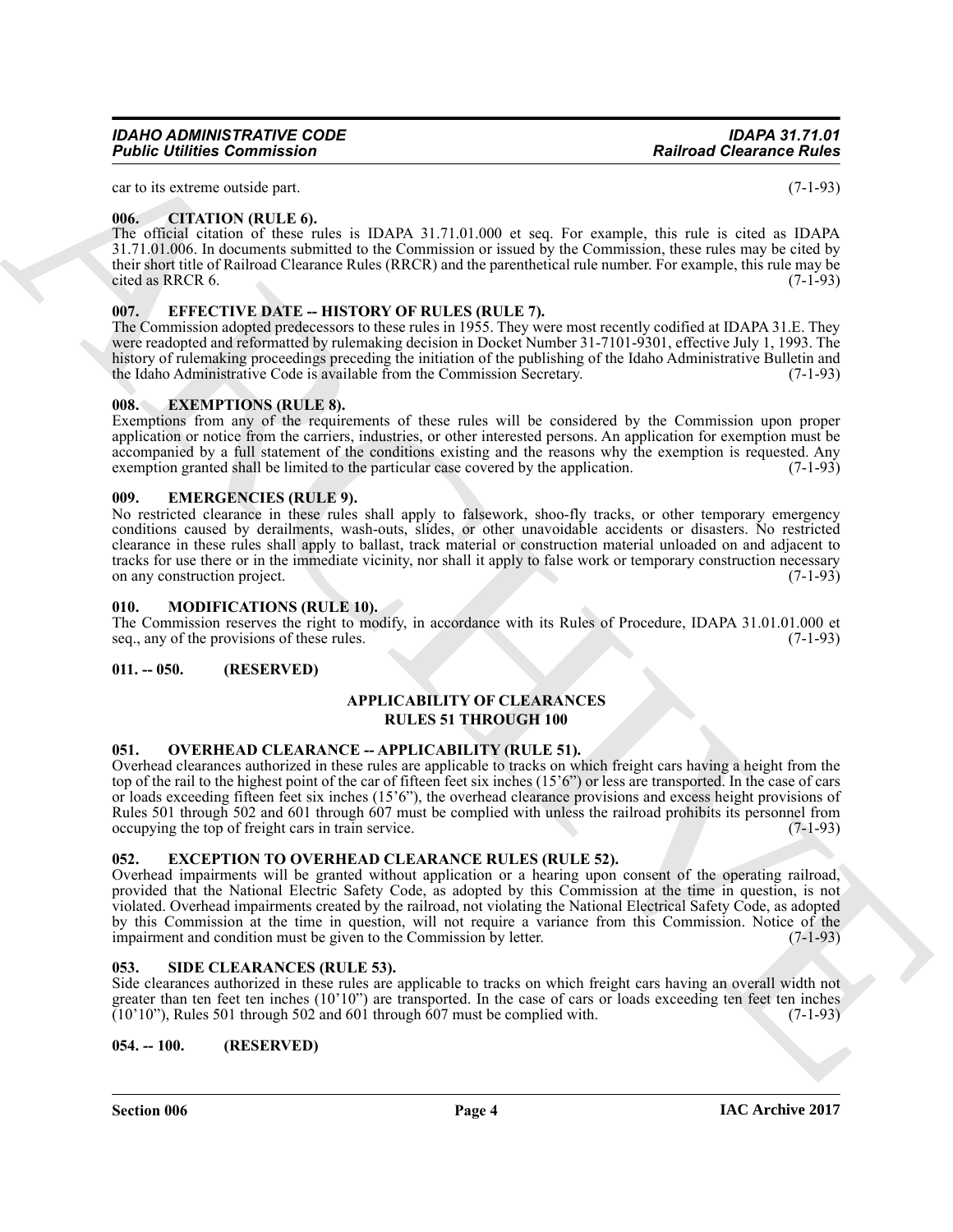# <span id="page-4-21"></span>**SPECIAL PROVISIONS RULES 101 THROUGH 200**

# <span id="page-4-15"></span><span id="page-4-0"></span>**101. FACILITIES EXISTING BEFORE APRIL 1, 1955 (RULE 101).**

All structures, operating appurtenances, pole lines, service facilities and track arrangements existing before April 1, 1955, shall be exempt from these rules except as provided by these rules. (7-1-93) 1955, shall be exempt from these rules except as provided by these rules.

# <span id="page-4-10"></span><span id="page-4-1"></span>**102. CHANGES IN EXISTING TRACKS (RULE 102).**

No change in track location or elevation shall be made which will reduce existing vertical or horizontal structural clearance below the minimums specified in these rules. (7-1-93) clearance below the minimums specified in these rules.

# <span id="page-4-19"></span><span id="page-4-2"></span>**103. REPAIRS TO EXISTING STRUCTURES (RULE 103).**

No repair or maintenance work shall be done on structures, facilities or appurtenances adjacent to tracks which will reduce existing vertical or horizontal structural clearance below the minimum specified in these rules. (7-1-93)

# <span id="page-4-12"></span><span id="page-4-3"></span>**104. EXISTING STRUCTURES NOT COMPLYING WITH THESE RULES (RULE 104).**

Where a structure existing before April 1, 1955, does not provide clearance equal to the minimum that is required by these rules, the portion of the structure producing the impaired clearance may be repaired and maintained by partial replacements. In no case shall the clearance available after April 1, 1955, be reduced. (7-1-93) replacements. In no case shall the clearance available after April 1, 1955, be reduced.

# <span id="page-4-20"></span><span id="page-4-4"></span>**105. REPLACEMENT OF STRUCTURES NOT COMPLYING WITH THESE RULES (RULE 105).**

When the owner shall replace it its entirety the portion of a structure which does not meet the clearance standards of these rules, the rebuilt portion must meet the full standard clearance of these rules unless otherwise ordered by the Commission. (7-1-93) Commission.

# <span id="page-4-13"></span><span id="page-4-5"></span>**106. EXISTING TRACKS (RULE 106).**

Existing tracks of all kinds may be maintained by reballasting, resurfacing and replacing rails and ties. Where existing yards are completely replaced or are partially replaced as a unit or section of a master plan, the arrangement must meet the provisions of these rules both as to track centers and clearance to structures and other facilities being built in connection with and as a part of such plan. Existing structures which are to remain and which do not provide the minimum clearance with respect to the proposed new tracks must be approved by the Commission for exemption from the terms of these rules. (7-1-93)

# <span id="page-4-14"></span><span id="page-4-6"></span>**107. EXISTING TRACKS NOT MEETING CLEARANCE STANDARDS (RULE 107).**

**Foshic infinite Commission**<br> **Reaction Chemistry (AVILA PROVISIONS)**<br> **REACTAIN PROVISIONS**<br> **REACTION CONTINUES (ARTIFICATION CONTINUES)**<br>
AT A CHEMICAL CHEMICAL CHEMICAL CHEMICAL CHEMICAL CHEMICAL CHEMICAL CHEMICAL CHE Tracks laid before April 1, 1955, having less vertical clearance than required by the rules may be maintained, but the top of rail may not be raised without raising the overhead structure an equal distance to maintain the existing available clearance. Tracks laid before April 1, 1955, having less horizontal clearance between them than required by these rules for new construction, or having less horizontal clearance to structures than required by these rules, may be maintained, but they may not be shifted horizontally to reduce either the existing track centers or the existing structural clearance. (7-1-93) structural clearance.

# <span id="page-4-11"></span><span id="page-4-7"></span>**108. ENGINE HOUSE AND SHOP FACILITIES (RULE 108).**

The clearances provided in these rules shall not apply to railroad's engine houses, engine house facilities and shop buildings. (7-1-93) buildings.  $(7-1-93)$ 

# <span id="page-4-8"></span>**109. -- 200. (RESERVED)**

# <span id="page-4-18"></span>**OVERHEAD CLEARANCES RULES 201 THROUGH 300**

<span id="page-4-16"></span><span id="page-4-9"></span>**201. OVERHEAD CLEARANCE IN GENERAL (RULE 201).** The allowable clearances are: (7-1-93)

<span id="page-4-17"></span>

**Begun, Installed or Constructed After April 1, 1955**. For structures, operating appurtenances, pole lines, service facilities and track arrangements begun, installed or constructed after April 1, 1955, and before September 1, 1980 twenty-two feet six inches (22'6"). September 1, 1980 twenty-two feet six inches  $(22'6'')$ .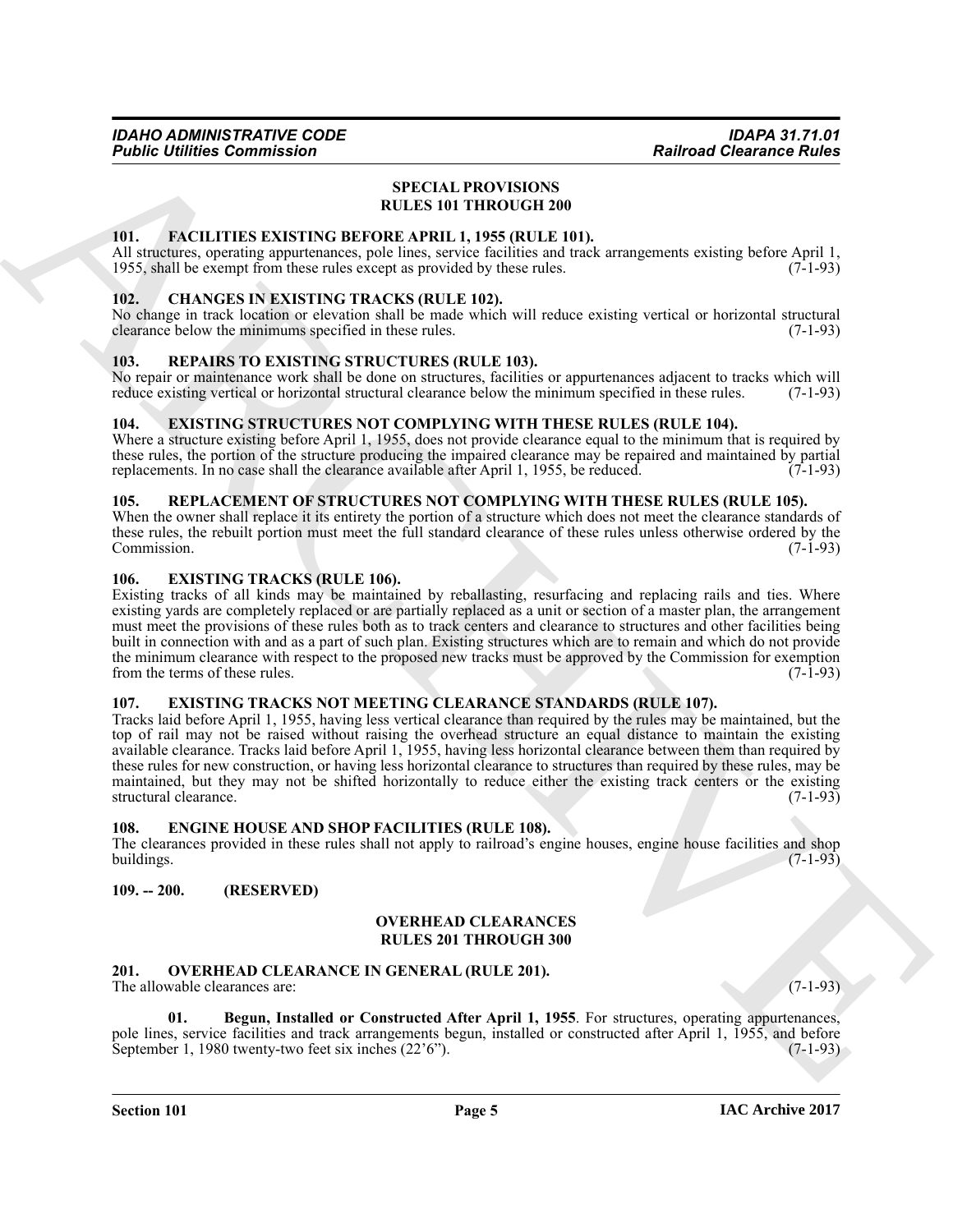| <b>IDAHO ADMINISTRATIVE CODE</b>   | <b>IDAPA 31.71.01</b>           |
|------------------------------------|---------------------------------|
| <b>Public Utilities Commission</b> | <b>Railroad Clearance Rules</b> |
|                                    |                                 |

<span id="page-5-10"></span>**02. Begun, Installed or Constructed After September 1, 1980**. For structures, operating appurtenances, pole lines, service facilities and track arrangements begun, installed or constructed after September 1, 1980, the vertical clearance required by the owner of the railroad tracks or twenty-two feet six inches  $(22'6'')$ , whichever is greater.  $(4-5-00)$ whichever is greater.

**03. Structures on Main Lines**. For structures on main lines identified by railroad for possible electrification:

<span id="page-5-11"></span>

| a. |  | At twenty-five $(25)$ kilovolts twenty-four feet three inches $(24'3'')$ ; or | $(7-1-93)$ |
|----|--|-------------------------------------------------------------------------------|------------|
|----|--|-------------------------------------------------------------------------------|------------|

<span id="page-5-9"></span>**b.** At fifty (50) kilovolts twenty-six (26') feet. (7-1-93)

# <span id="page-5-0"></span>**202. OVERHEAD CLEARANCE IN BUILDINGS (RULE 202).**

**Former Commutes Comparison**<br>
U.B. **Desire Commutes Commutes Commutes Commutes Commutes Commutes Commutes Commutes Commutes Commutes Commutes Commutes Commutes Commutes Commutes Commutes Commutes Commutes Commutes Commute** The general rule is that side clearances must be at least eighteen (18') feet. The overhead clearance inside an entirely enclosed building may be reduced to eighteen (18') feet, provided that this clearance shall apply only to tracks terminating within the building or in the immediate plant area if the track extends through the building, and further provided, that when an overhead clearance in the building is less than twenty-two feet six inches  $(22^56^{\circ})$ , all cars, locomotives or other equipment shall be brought to a stop before entering the enclosed building. (7 locomotives or other equipment shall be brought to a stop before entering the enclosed building.

# <span id="page-5-12"></span><span id="page-5-1"></span>**203. OVERHEAD CLEARANCE IN TUNNELS AND BRIDGES (RULE 203).**

Minimum overhead clearance in tunnels and through bridges may be decreased to the extent defined by the halfcircumference of a circle having a radius of eight  $(8^5)$  feet and tangent to a horizontal line twenty-two feet six inches  $(22^6)$  above top of rail at a point directly above the centerline of track.  $(7-1-93)$  $(22'6'')$  above top of rail at a point directly above the centerline of track.

# <span id="page-5-7"></span><span id="page-5-2"></span>**204. DECREASES IN OVERHEAD CLEARANCES PRESCRIBED IN RULE 201 (RULE 204).**

Minimum overhead clearance as prescribed in Rule 201 may be decreased to the extent defined by the halfcircumference of a circle having a radius of eight feet six inches  $(8'6'')$  and tangent to a horizontal line at the height prescribed by Rule 201 above the top of rail at a point directly over the centerline of track.  $(7$ prescribed by Rule 201 above the top of rail at a point directly over the centerline of track.

# <span id="page-5-3"></span>**205. -- 300. (RESERVED)**

# **SIDE CLEARANCES RULES 301 THROUGH 400**

# <span id="page-5-18"></span><span id="page-5-4"></span>**301. SIDE CLEARANCE IN GENERAL (RULE 301).**

The general rule is that side clearances must be at least eight feet six inches (8'6"). To further reduce operational hazards, it is recommended that, wherever practicable, all posts, pipes, warning signals and other small obstructions be given a side clearance of ten (10') feet. (7-1-93)

# <span id="page-5-5"></span>**302. SIDE CLEARANCE AT PLATFORMS (RULE 302).**

<span id="page-5-14"></span><span id="page-5-13"></span>**01. Eight Inches**. Eight (8") inches or less above top of rail -- four feet eight inches (4'8"). (7-1-93)

<span id="page-5-17"></span><span id="page-5-16"></span><span id="page-5-15"></span>**02.** Four Feet. Four (4') feet or less above top of rail -- seven feet three inches (7'3"). (7-1-93)

**03. Four Feet Six Inches**. Four feet six inches (4'6") or less above top of rail when used principally for loading or unloading refrigerator cars if constructed after April 1, 1955, but before September 1, 1980 -- eight (8) feet. if constructed after September 1, 1980 -- eight feet six inches (8'6'). feet, if constructed after September 1, 1980 -- eight feet six inches  $(8'6'')$ .

**04. Platforms**. Platforms complying with Subsection 302.01 of this rule may be combined with those complying with Subsections 302.02 and 302.03, provided that the lower platform presents a level surface from a point not more than four feet eight inches (4'8") from centerline of track to the face of the wall of the platform with which it is combined. No other combinations will be permitted.  $(7-1-93)$ 

# <span id="page-5-8"></span><span id="page-5-6"></span>**303. ICING PLATFORMS AND SUPPORTS (RULE 303).**

The general rule is that icing platforms and supports must have side clearances of at least six feet eight inches (6'8"). The dimension of six feet eight inches  $(6'8'')$  shall apply to the platform at eave height of car. The supports of this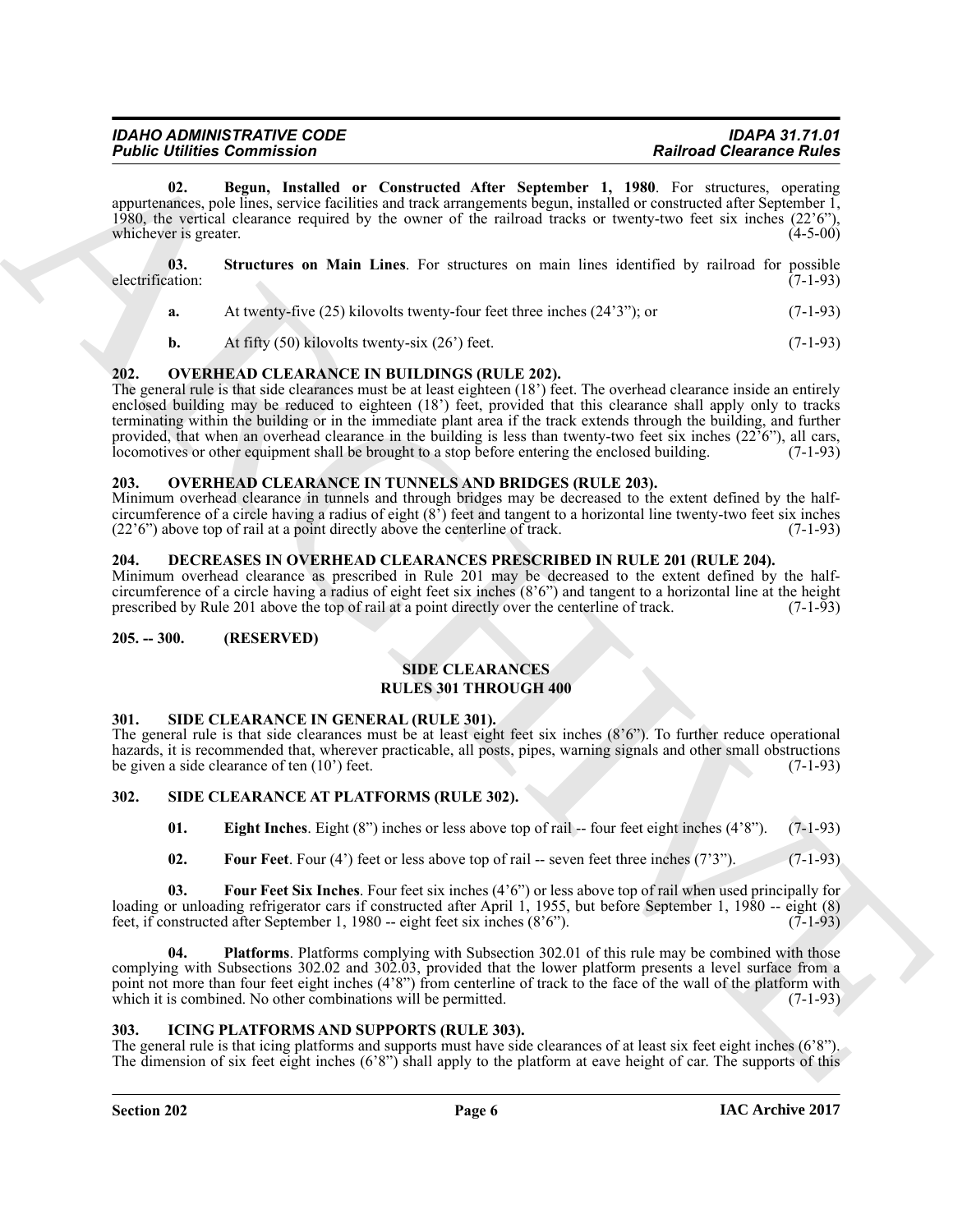# *IDAHO ADMINISTRATIVE CODE IDAPA 31.71.01 Public Utilities Commission*

platform shall provide clearance of eight (8') feet if constructed after April 1, 1955, but before September 1, 1980,<br>and eight feet six inches (8'6'') if constructed after September 1, 1980. and eight feet six inches  $(8'6'')$  if constructed after September 1, 1980.

# <span id="page-6-13"></span><span id="page-6-0"></span>**304. PLATFORMS OTHER THAN ABOVE (RULE 304).**

The general rule is that platforms not listed in earlier rules must have side clearance of at least eight feet six inches (8'6"). Retractable platforms, either sliding or hinged, which are attached to a permanent structure must be so constructed that, when retracted or in nonworking position and firmly secured or anchored, the resulting clearance shall not be less than the clearances provided in these rules. (7-1-93)

# <span id="page-6-12"></span><span id="page-6-1"></span>**305. EXTENSION OF EXISTING PLATFORMS (RULE 305).**

Platforms which were constructed at prevailing clearances or clearances then authorized by this Commission's rules may be extended at existing clearances. (7-1-93) may be extended at existing clearances.

# <span id="page-6-16"></span><span id="page-6-2"></span>**306. SIDE CLEARANCE -- BRIDGES AND TUNNELS (RULE 306).**

The general rule is that side clearances for bridges and tunnels must be at least eight  $(8')$  feet.  $(7-1-93)$ 

# <span id="page-6-10"></span><span id="page-6-3"></span>**307. BRIDGES AND TUNNELS -- UPPER SECTION (RULE 307).**

Side clearance in through bridges and tunnels may be decreased to the extent defined by the half circumference of a circle having a radius of eight  $(8')$  feet and tangent to a horizontal line twenty-two feet six inches  $(22'6'')$  above top of rail directly above centerline of track. See Rule 203. rail directly above centerline of track. See Rule 203.

# <span id="page-6-11"></span><span id="page-6-4"></span>**308. BRIDGES -- LOWER SECTION AND STRUCTURES FOUR FEET HIGH OR LESS -- GUARDS AND CATTLE CHUTES -- HAND RAILS ON BRIDGES AND TRESTLES -- OIL COLUMNS -- WATER BARRELS -- WATER COLUMNS (RULE 308).**

Folio Lemma Commission Control Lemma Control Lemma Commission Commission Commission Commission Commission Commission Commission Commission Commission Commission Commission Commission Commission Commission Commission Commi Through bridges supporting track affected, hand rails, water barrels and refuge platforms on bridges and trestles, water columns, oil columns, block signals, cattle guards and cattle chutes, or portions thereof, four (4') feet or less above top of rail, may have clearances decreased to the extent defined by a line extending diagonally upward from a point level with the top of rail and five (5') feet distance laterally from centerline of track to a point four (4) feet above top of rail and eight (8') feet distant laterally from centerline of track: Provided that the minimum clearance for hand rails and water barrels shall be seven feet six inches  $(7'6'')$  and the minimum clearance for fences of cattle guards shall be five feet nine inches (5'9"). Unless previously approved, the clearances authorized in this rule, except as provided for hand rails and water barrels, are not permitted on through bridges where the work of trainmen or yardmen requires them to be upon the decks of such bridges for the purpose of coupling or uncoupling cars in the performance if switching service on a switching lead. (7-1-93)

# <span id="page-6-14"></span><span id="page-6-5"></span>**309. SIDE CLEARANCE INTERLOCKING MECHANISM SWITCH BOXES, ETC. (RULE 309).**

The minimum side clearance for interlocking mechanism switch boxes, etc., is three (3') feet. Switch boxes, switch operating mechanism necessary for the control and operation of signals and interlocks projecting four (4") inches or less above top of rail. (7-1-93)

# <span id="page-6-17"></span><span id="page-6-6"></span>**310. SIDE CLEARANCE -- MAIL CRANES AND TRAIN ORDER STANDS WHEN NOT IN OPERATIVE POSITION (RULE 310).**

The minimum side clearance for mail cranes and train order stands when not in operative condition is eight feet six inches  $(8'6'')$ .  $(7-1-93)$ inches  $(8<sup>3</sup>6<sup>3</sup>)$ .

# <span id="page-6-19"></span><span id="page-6-7"></span>**311. SIDE CLEARANCE -- POLES SUPPORTING TROLLEY CONTACT (RULE 311).**

The minimum side clearance for poles with conductors supplying motive power to track affected--of bracket construction is eight feet three inches  $(8'3'')$ .  $(7-1-93)$ 

# <span id="page-6-18"></span><span id="page-6-8"></span>**312. SIDE CLEARANCE -- POLES OTHER THAN TROLLEY POLES (RULE 312).**

The minimum side clearance for poles other than trolley poles is eight feet six inches (8'6"). The clearance for poles other than trolley poles provided in the National Electrical Safety Code, as adopted by this Commission at the time in question, shall be governed by the provisions of the Code.

# <span id="page-6-15"></span><span id="page-6-9"></span>**313. SIDE CLEARANCE SIGNALS AND SWITCH STANDS THREE FEET HIGH OR LESS ABOVE THE TOP OF THE RAIL (RULE 313).**

The minimum height of signals and switch stands when located between tracks where not practicable to provide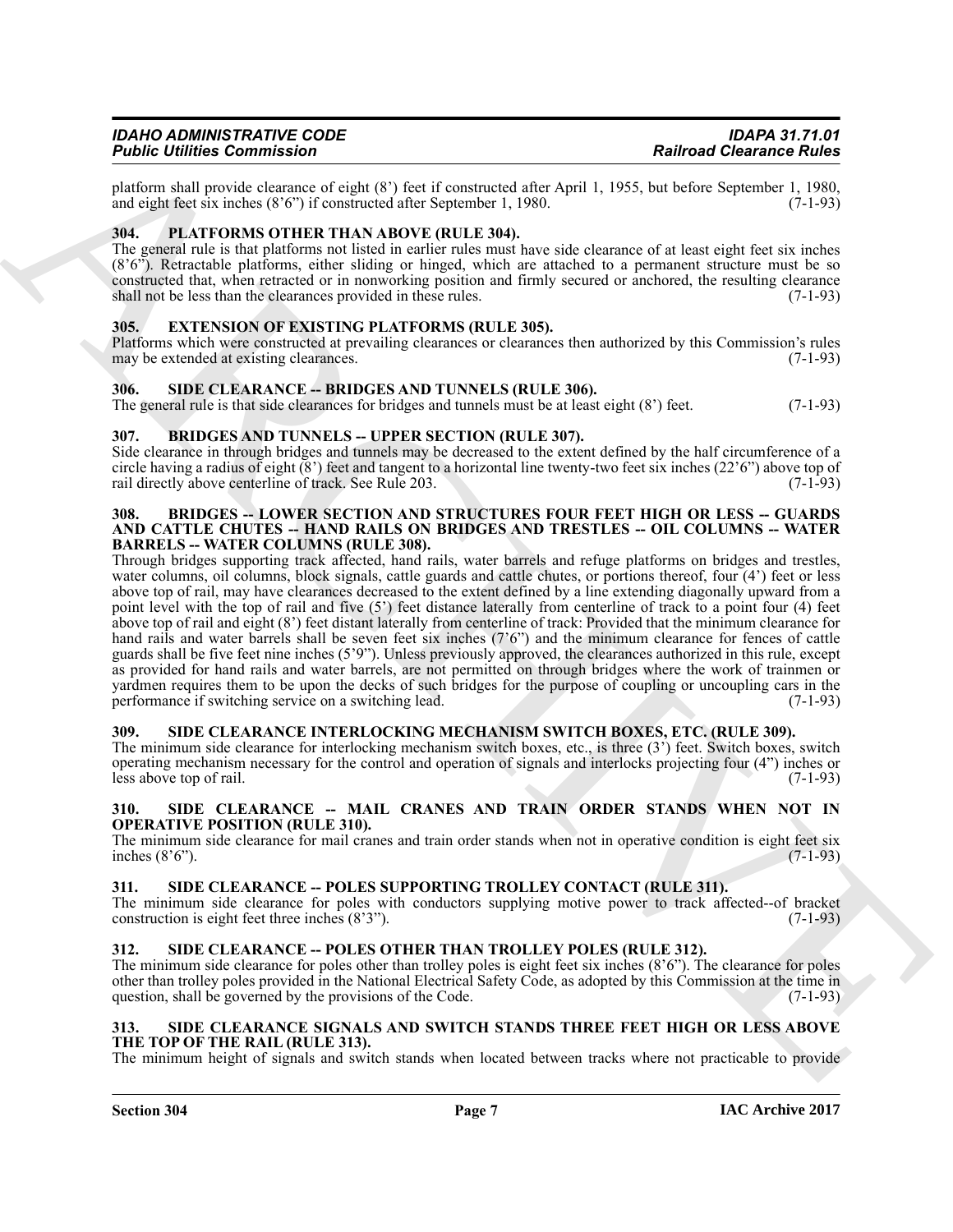# *IDAHO ADMINISTRATIVE CODE IDAPA 31.71.01 Public Utilities Commission*

clearances otherwise prescribed in these rules is at least six  $(6')$  feet.  $(7-1-93)$ 

<span id="page-7-14"></span><span id="page-7-0"></span>**314. SIDE CLEARANCE -- SIGNALS AND SWITCH STANDS OTHER THAN ABOVE (RULE 314).**

The minimum side clearance for signals and switch stands other than above is at least eight  $(8^{\circ})$  feet. (7-1-93)

# <span id="page-7-13"></span><span id="page-7-1"></span>**315. SIDE CLEARANCE ON CURVED TRACK (RULE 315).**

Side clearances on all structures adjacent to curved track shall be increased as necessary to give the equivalent of tangent track clearances. As a general rule, the side clearance on curved track should be increased one and one-half inches  $(1 \ 1/2)$  for each degree of curvature. (7-1-93)

# <span id="page-7-15"></span><span id="page-7-2"></span>**316. SIDE CLEARANCES -- MATERIAL OR MERCHANDISE ADJACENT TO TRACKS (RULE 316).**

**Folding Commission**<br>
Scaling Commission<br>
Scaling Commission<br>
Scaling Commission Inter takes at least set (b) is the<br>
Half Commission Commission Inter takes at least set (b) is the<br>
HALF COMMISSION COMMISSION COMMISSION C No merchandise, material or other articles shall be placed or stored on the ground or platforms adjacent to any track at a distance less than eight feet six inches (8'6") from the centerline of track, except in cases of maintenance or emergency when such material is to be used within a reasonable period of time or where local conditions make compliance with this rule impossible. (7-1-93)

# <span id="page-7-3"></span>**317. -- 400. (RESERVED)**

## <span id="page-7-16"></span>**TRACK CLEARANCES RULES 401 THROUGH 500**

# <span id="page-7-18"></span><span id="page-7-4"></span>**401. TRACK CLEARANCES -- IN GENERAL (RULE 401).**

The minimum distance between the center line of parallel standard gauge railroad tracks, which are used or proposed to be used for transporting cars, engines, motors or like equipment, shall be fourteen  $(14')$  feet, except as otherwise prescribed in these rules.  $(7-1-93)$ prescribed in these rules.

# <span id="page-7-19"></span><span id="page-7-5"></span>**402. TRACK CLEARANCES -- MAIN AND SUBSIDIARY TRACKS (RULE 402).**

The centerline of any standard gauge track, except a main track or a passing track, parallel and adjacent to a main track or a passing track shall be at least fifteen (15') feet from the centerline of such main track or passing track; provided, however, that where a passing track is adjacent to and at least fifteen (15') feet distant from the main track, any other track may be constructed adjacent to such passing track width clearance prescribed in Rule 401. (7-1-93)

# <span id="page-7-21"></span><span id="page-7-6"></span>**403. TRACK CLEARANCES -- PARALLEL TEAM, HOUSE OR INDUSTRY TRACKS (RULE 403).**

Minimum clearances between centerlines of parallel team, house or industry tracks shall be thirteen (13') feet.

(7-1-93)

# <span id="page-7-20"></span><span id="page-7-7"></span>**404. TRACK CLEARANCES -- PARALLEL LADDER OR LADDER AND OTHER TRACK (RULE 404).**

The centerline of any standard gauge ladder track, constructed parallel to any other track, shall have a clearance of not less than twenty (20') feet from the centerline of such other track. (7-1-93) less than twenty  $(20^{\circ})$  feet from the centerline of such other track.

# <span id="page-7-17"></span><span id="page-7-8"></span>**405. TRACK CLEARANCES -- EXISTING TRACKS (RULE 405).**

Existing tracks laid at prevailing clearances then authorized by this Commission's rules may be extended at these clearances. (7-1-93)  $\epsilon$  clearances. (7-1-93)

<span id="page-7-9"></span>**406. -- 500. (RESERVED)**

# <span id="page-7-12"></span>**MARKING OF CARS RULES 501 THROUGH 600**

# <span id="page-7-11"></span><span id="page-7-10"></span>**501. CARS EXCEEDING FIFTEEN FEET SIX INCHES IN HEIGHT (RULE 501).**

Each car of a height exceeding fifteen feet six inches (15'6") from top of rail to the highest point of the car, the movement of which is authorized by these rules, shall be marked, stenciled or placarded, and such markings maintained in a legible condition to read: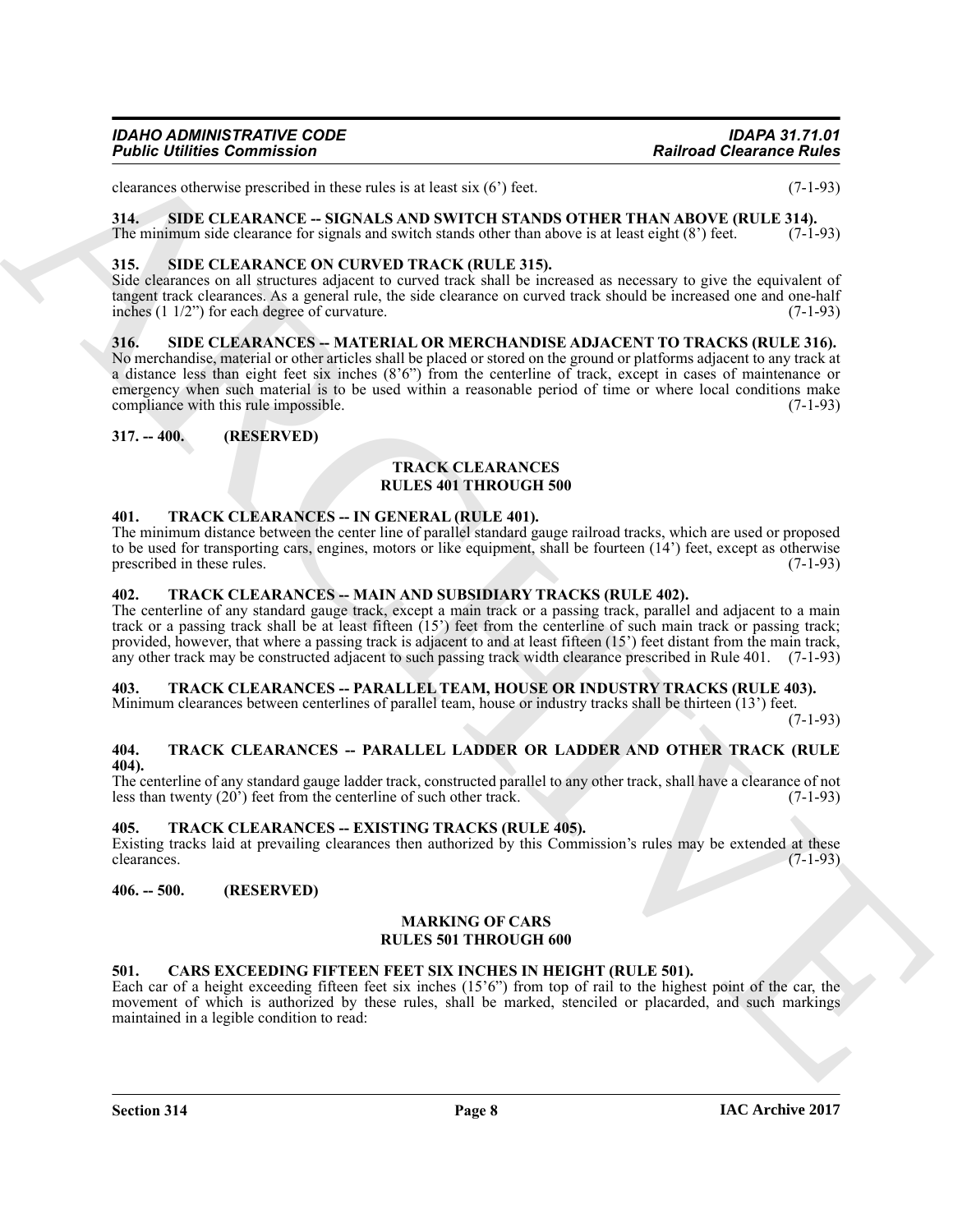## **This Car EXCESS HEIGHT**

The words "EXCESS HEIGHT" must occupy the greater portion of a rectangular space seven by ten inches  $(7" \times 10"')$  enclosed within a three-quarter inch  $(3/4")$  solid border. The markings required shall be made permanent on owned cars before their use. Lettering and border of signs shall be of colors contrasting to that of the car body. All such required marking and placarding shall be placed on the side adjacent to the ladder or handholds near the floor line of the car at each of the four  $(4)$  corners. (7-1-93)

# <span id="page-8-7"></span><span id="page-8-0"></span>**502. CARS EXCEEDING TEN FEET TEN INCHES IN WIDTH (RULE 502).**

Each car of a width exceeding ten feet ten inches (10'10"), the movement of which is authorized by these rules, shall be marked, stenciled or placarded, and such markings maintained in a legible condition to read:

# **This Car EXCESS WIDTH**

The words "EXCESS WIDTH" must occupy the greater portion of a rectangular space seven by ten inches (7" x 10") enclosed within a three-quarter inch (3/4") solid border. The markings required shall be made permanent on owned cars before their use. Lettering and border of signs shall be of colors contrasting to that of the car body. All such required marking and placarding shall be placed on the side or end adjacent to the ladder or handholds near the floor line of the car at each of the four (4) corners. (7-1-93)

# <span id="page-8-1"></span>**503. -- 600. (RESERVED)**

# **OPERATIONS OF EXCESS DIMENSION LOADS RULES 601 THROUGH 700**

# <span id="page-8-5"></span><span id="page-8-2"></span>**601. CARS CONTAINING LADING IN EXCESS OF FIFTEEN FEET SIX INCHES HIGH AND/OR FIVE FEET FIVE INCHES FROM CENTERLINE OF CAR (RULE 601).**

Each open-top car containing lading of height exceeding fifteen feet six inches (15'6") above top of rail, or which extends laterally more than five feet five inches (5'5") from the centerline of the car, the movement of which is authorized by these rules, shall be marked, stenciled or placarded, and such marking maintained in a legible condition to read:

| This car      |        | This car      |
|---------------|--------|---------------|
| <b>EXCESS</b> |        | <b>EXCESS</b> |
| <b>EXCESS</b> | and/or | <b>EXCESS</b> |
| <b>HEIGHT</b> |        | <b>WIDTH</b>  |

**Fashine Commission**<br>
This Car<br>
INTEGRET INTEGRET TRANSACTION CONTINUES INTO the CASE INTEGRET INTO THE CAR CONTINUES INTO the CASE INTEGRET AND NOT CONTINUES INTO the CASE INTO the CASE INTO the CASE INTO the CASE INTO t The words "EXCESS HEIGHT" and/or "EXCESS WIDTH" must occupy the greater portion of a space seven by ten inches (7"  $\times$  10") enclosed within a three-quarter inch (3/4") solid border. Letters and border shall be of colors contrasting to the car body. These required markings and placarding shall be placed on the side or end adjacent to the ladder or handholds near the floor line of the car at each of the four (4) corners where practicable, and in addition one of these signs shall be placed on each side of the load in a conspicuous position before the car is used.

 $(7-1-93)$ 

# <span id="page-8-6"></span><span id="page-8-3"></span>**602. CARS CONTAINING LADING WHICH EXTENDS LATERALLY IN EXCESS OF FIVE FEET FIVE INCHES (RULE 602).**

The movement of open-top cars containing lading which extends laterally in excess of five feet five inches  $(5'5'')$  is authorized if the lading is of such a nature that it cannot practically be reduced in dimensions.  $(7$ authorized if the lading is of such a nature that it cannot practically be reduced in dimensions.

# <span id="page-8-8"></span><span id="page-8-4"></span>**603. MOVEMENT AND NOTICE OF EXCESS HEIGHT AND/OR EXCESS WIDTH CARS AND LOADS (RULE 603).**

The movement of all open-top cars having lading in excess of fifteen feet six (15'6") inches in height, or which extends laterally in excess of five feet five inches  $(5'5'')$  from centerline of car, will be authorized by written notice to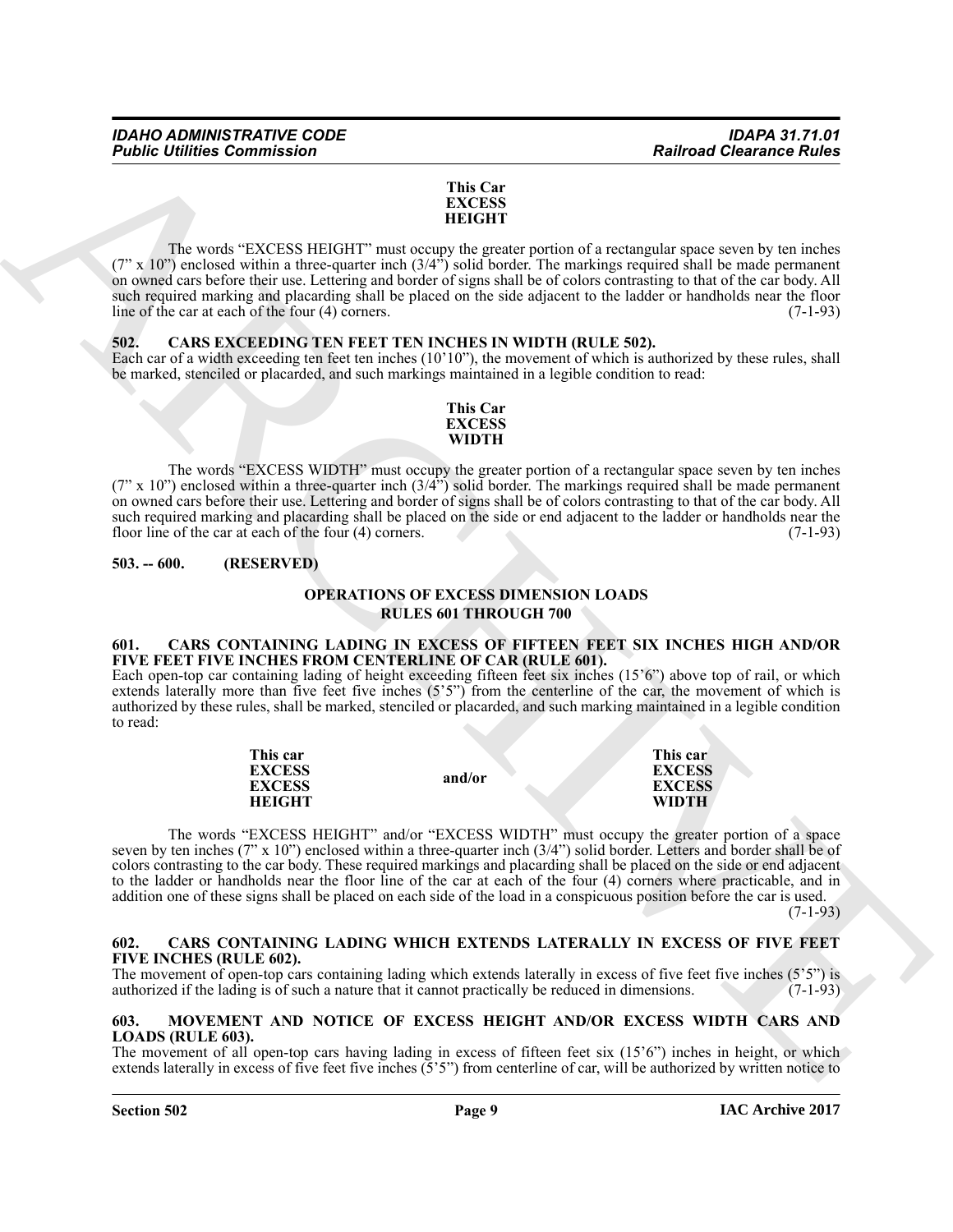# *IDAHO ADMINISTRATIVE CODE IDAPA 31.71.01 Public Utilities Commission*

the train crew stating the total number of such cars, and specifying that no member of the train crew will ride on top of such high car or the side of any such wide car. (7-1-93) of such high car or the side of any such wide car.

# <span id="page-9-8"></span><span id="page-9-0"></span>**604. WRITTEN NOTICE OF EXCESS HEIGHT OR EXCESS WIDTH RULE 604).**

A written notice shall be delivered to every train containing any car, the lading of which extends laterally in excess of five feet five inches (5'5") from the centerline of the car or which is in excess of fifteen feet six inches (15'6") in height above top of rails, informing the crew of the train that the train includes such car or cars, stating the total number of these cars and advising that no member of the train crew will ride on the side of any such wide car or the top of any such high car.  $(7-1-93)$ 

# <span id="page-9-7"></span><span id="page-9-1"></span>**605. NOTICE TO YARD SUPERVISORS (RULE 605).**

Yard supervisors shall be notified sufficiently in advance of the arrival of such wide loads as described in Rule 603 as to enable them to take necessary precautions to safeguard employees in vard. (7-1-93) to enable them to take necessary precautions to safeguard employees in yard.

# <span id="page-9-6"></span><span id="page-9-2"></span>**606. LOADS WHICH CANNOT BE PASSED OVER BY EMPLOYEES (RULE 606).**

**Fairfied Chemistres Commission**<br>
In the same stating the stating and space of the trans, and spacels are last to mean the same stating of the same of the same stating of the same stating of the same stating of the same s Open-top cars containing lading having an overall height in excess of fifteen feet six inches (15'6") above top of rail or a width which extends laterally in excess of five feet five inches (5'5"), if otherwise in compliance with these requirements, and the nature of which precludes the possibility of employees passing over the cars, are exempt from the provisions of Rules 603, 604 and 605, but written notice must be given to all members of the train crew informing them of the presence of such loads.  $(7-1-93)$ them of the presence of such loads.

# <span id="page-9-5"></span><span id="page-9-3"></span>**607. EXEMPTIONS (RULE 607).**

The common carrier railroads are authorized to move excess height loads and excess width loads, as described in Rule 601, over roads or portions thereof, without complying with the provisions of Rule 6, provided that clearances equivalent to the minimum prescribed by these rules for cars having a height of fifteen feet six inches  $(15'6'')$  and width of ten feet ten inches  $(10'10'')$  are maintained. width of ten feet ten inches  $(10'10'')$  are maintained.

# <span id="page-9-4"></span>**608. -- 999. (RESERVED)**